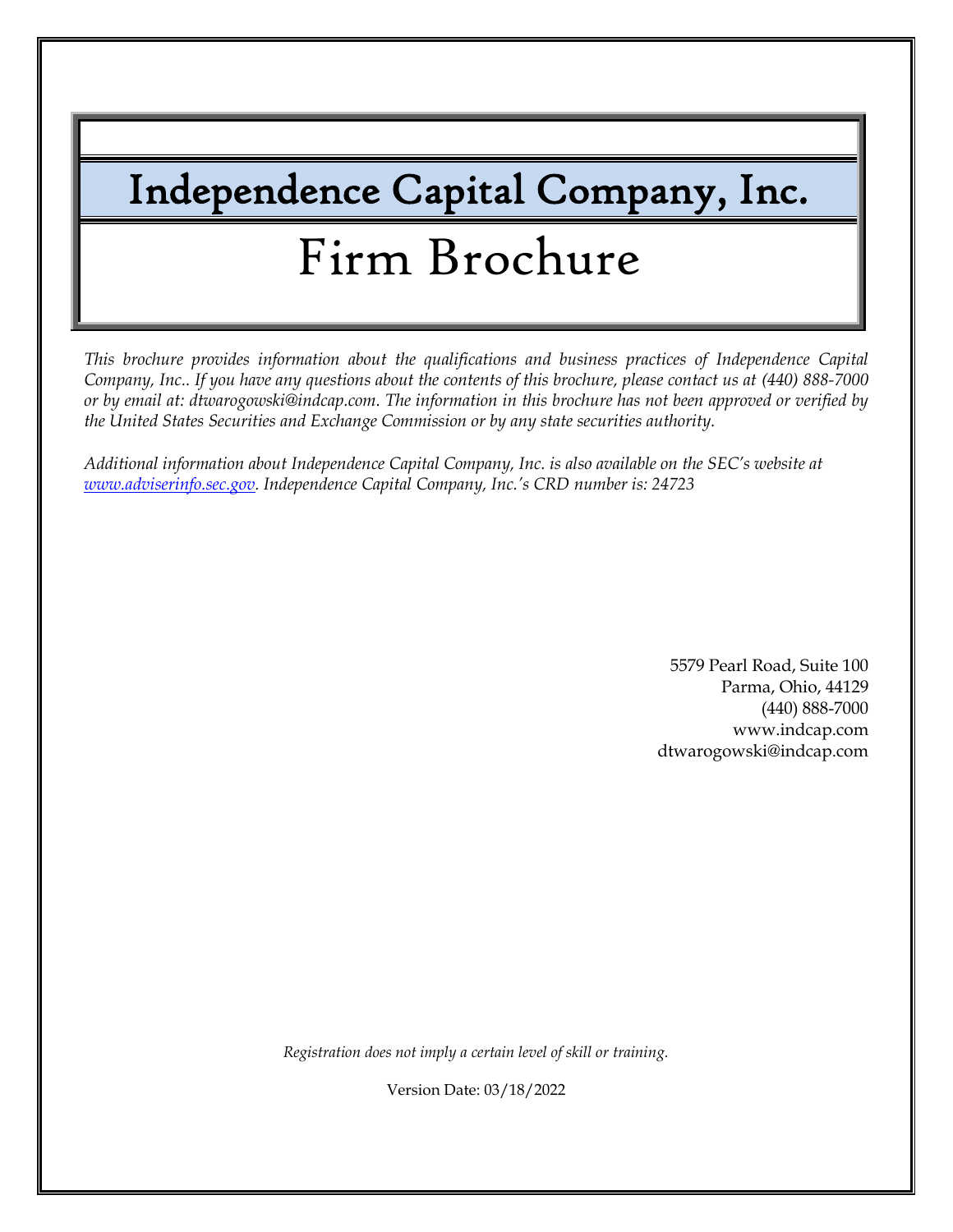# **Item 2: Material Changes**

<span id="page-1-0"></span>The material changes in this brochure from the last annual updating amendment of Independence Capital Company, Inc on 03/02/2021 are described below. Material changes relate to Independence Capital Company, Inc's policies, practices or conflicts of interests.

• The firm has updated its hourly financial planning fees (Item 5).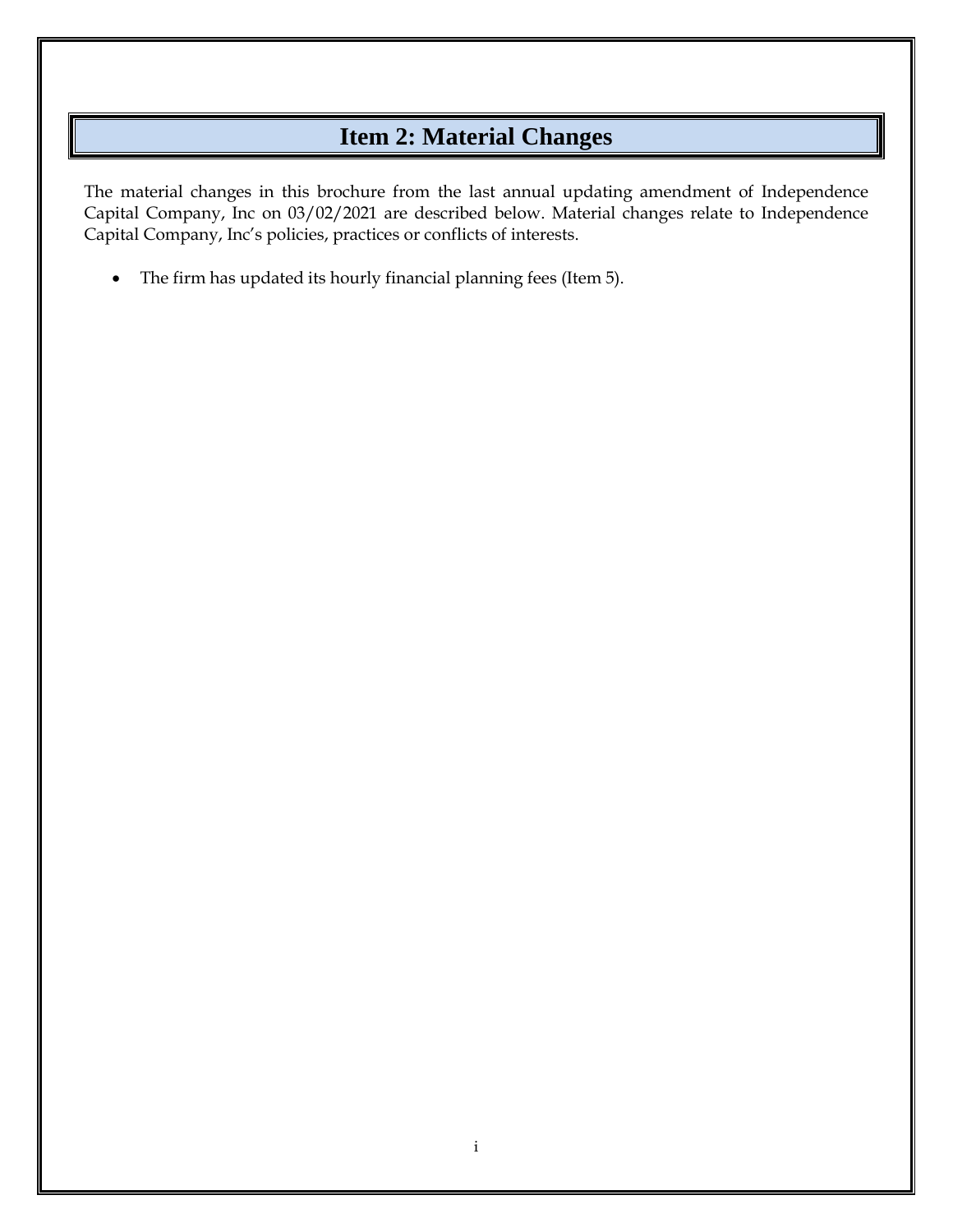# **Item 3: Table of Contents**

<span id="page-2-0"></span>

| <b>Table of Contents</b>                                                           |  |
|------------------------------------------------------------------------------------|--|
|                                                                                    |  |
|                                                                                    |  |
|                                                                                    |  |
|                                                                                    |  |
|                                                                                    |  |
|                                                                                    |  |
|                                                                                    |  |
|                                                                                    |  |
|                                                                                    |  |
|                                                                                    |  |
|                                                                                    |  |
|                                                                                    |  |
|                                                                                    |  |
|                                                                                    |  |
|                                                                                    |  |
|                                                                                    |  |
|                                                                                    |  |
|                                                                                    |  |
|                                                                                    |  |
|                                                                                    |  |
|                                                                                    |  |
|                                                                                    |  |
|                                                                                    |  |
| 1.                                                                                 |  |
| Clients Have the Option to Purchase Recommended Products From Other Brokers5<br>2. |  |
| 3.                                                                                 |  |
| 4.                                                                                 |  |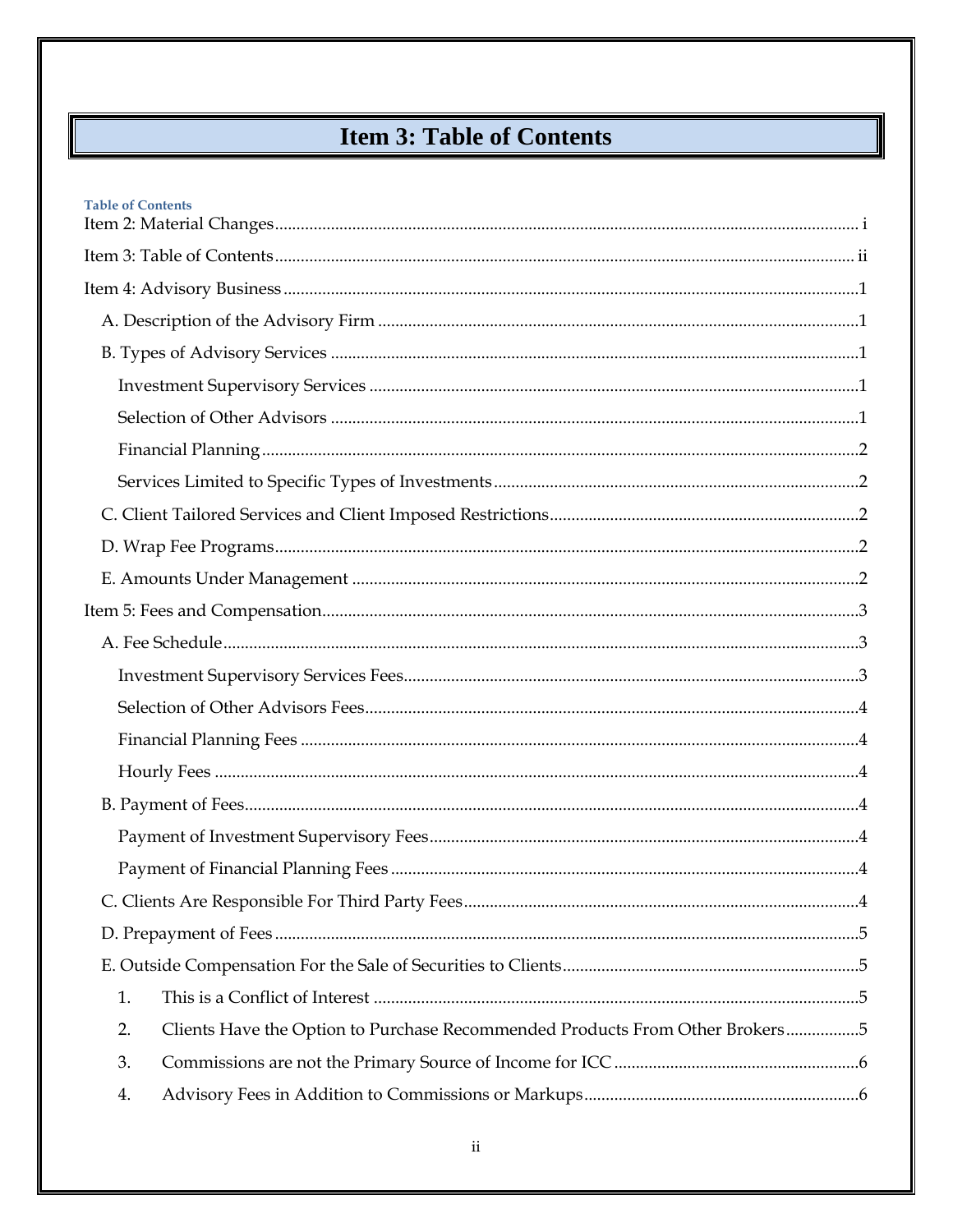| A.             |                                                                                         |  |  |
|----------------|-----------------------------------------------------------------------------------------|--|--|
|                |                                                                                         |  |  |
| <b>B.</b>      |                                                                                         |  |  |
| $\mathsf{C}$ . |                                                                                         |  |  |
|                |                                                                                         |  |  |
| A.             |                                                                                         |  |  |
| <b>B.</b>      |                                                                                         |  |  |
| $\mathsf{C}$ . |                                                                                         |  |  |
|                |                                                                                         |  |  |
| A.             |                                                                                         |  |  |
| <b>B.</b>      | Registration as a Futures Commission Merchant, Commodity Pool Operator, or a Commodity  |  |  |
|                |                                                                                         |  |  |
| $\mathsf{C}$ . | Registration Relationships Material to this Advisory Business and Possible Conflicts of |  |  |
| D.             | Selection of Other Advisors or Managers and How This Adviser is Compensated for Those   |  |  |
|                |                                                                                         |  |  |
| A.             |                                                                                         |  |  |
| <b>B.</b>      |                                                                                         |  |  |
| C.             |                                                                                         |  |  |
| D.             |                                                                                         |  |  |
|                |                                                                                         |  |  |
| A.             |                                                                                         |  |  |
| 1.             |                                                                                         |  |  |
| 2.             |                                                                                         |  |  |
| 3.             |                                                                                         |  |  |
| <b>B.</b>      |                                                                                         |  |  |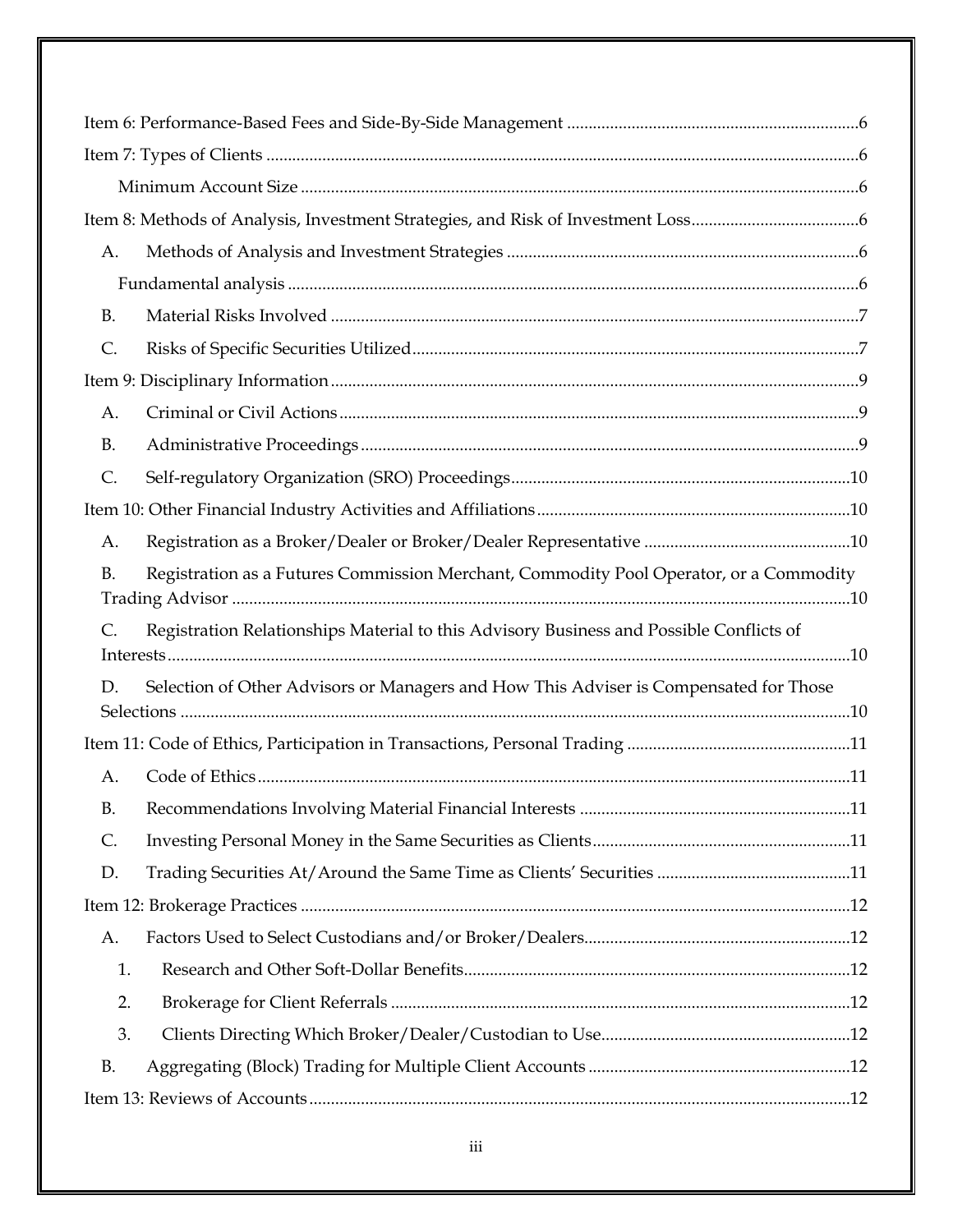| A.             | Frequency and Nature of Periodic Reviews and Who Makes Those Reviews 12                     |
|----------------|---------------------------------------------------------------------------------------------|
| <b>B.</b>      |                                                                                             |
| $\mathsf{C}$ . |                                                                                             |
|                |                                                                                             |
| A.             | Economic Benefits Provided by Third Parties for Advice Rendered to Clients (Includes Sales  |
| <b>B.</b>      |                                                                                             |
|                |                                                                                             |
|                |                                                                                             |
|                |                                                                                             |
|                |                                                                                             |
| A.             |                                                                                             |
| <b>B.</b>      | Financial Conditions Reasonably Likely to Impair Ability to Meet Contractual Commitments to |
| $\mathsf{C}$ . |                                                                                             |
|                |                                                                                             |
| A.             | Principal Executive Officers and Management Persons; Their Formal Education and Business    |
| <b>B.</b>      | Other Businesses in Which This Advisory Firm or its Personnel are Engaged and Time Spent    |
| $\mathsf{C}$ . | How Performance Based Fees are Calculated and Degree of Risk to Clients 15                  |
| D.             | Material Disciplinary Disclosures for Management Persons of this Firm 15                    |
| Ε.             | Material Relationships That Management Persons Have With Issuers of Securities (If Any)15   |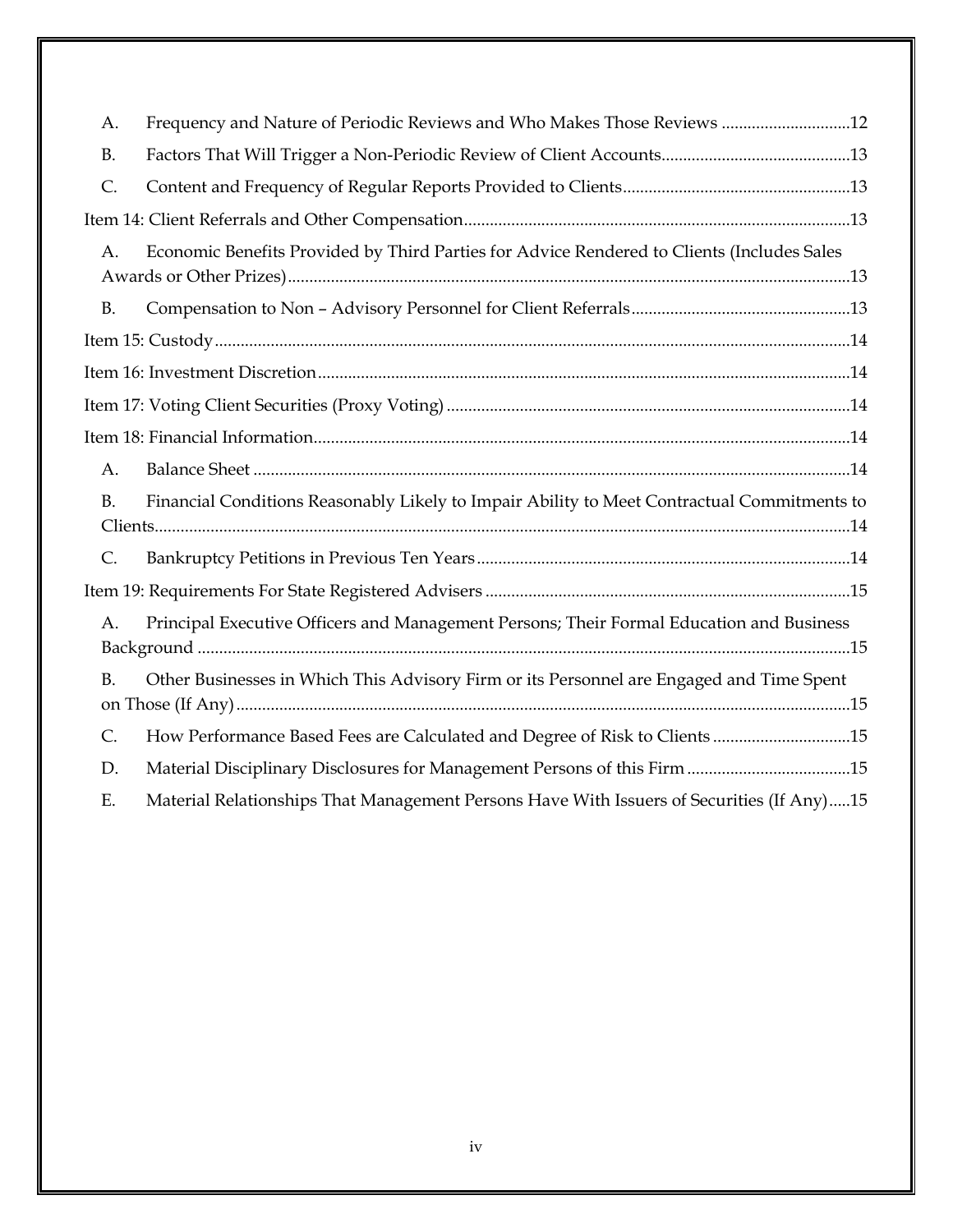## **Item 4: Advisory Business**

#### <span id="page-5-1"></span><span id="page-5-0"></span>**A. Description of the Advisory Firm**

This firm has been in business since August 9, 1999, and the principal owners are Thomas Gregory Scheiman and David William Toetz.

#### <span id="page-5-2"></span>**B. Types of Advisory Services**

Independence Capital Company, Inc. (hereinafter "ICC") offers the following services to advisory clients:

#### <span id="page-5-3"></span>*Investment Supervisory Services*

ICC offers ongoing portfolio management services based on the individual goals, objectives, time horizon, and risk tolerance of each client. ICC creates an Investment Policy Statement for each client, which outlines the client's current situation (income, tax levels, and risk tolerance levels) and then constructs a general plan (the Investment Policy Statement) to aid in the selection of a portfolio that matches each client's specific situation.

Investment Supervisory Services include, but are not limited to, the following: Investment strategy, Personal investment policy, Asset allocation, Asset selection, Risk tolerance, and Regular portfolio monitoring. Risk tolerance levels are documented in the Investment Policy Statement given to each client.

#### <span id="page-5-4"></span>*Selection of Other Advisors*

ICC will be compensated via a fee share from third party money managers to which it directs clients. This relationship will be disclosed in each contract between ICC and each third party money manager. The fees shared will not exceed any limit imposed by any regulatory agency. Before selecting other advisors for clients, ICC will always ensure those other advisors are properly licensed or registered as investment advisor.

Prior to introducing Pennsylvania clients to another investment advisor ICC will be responsible for determining the following: A. whether the investment advisor is registered with the Pennsylvania Securities Commission under Section 301 of the Pennsylvania Securities Act of 1972 ("1972 Act"); B. whether the investment advisor is relying on an exclusion from the definition of investment advisor under Section 102(j) of the 1972 Act; C. whether the investment advisor is relying on an exemption from registration under Section 302(d) of the 1972 Act; or; D. if the investment advisor is registered with the Securities and Exchange Commission, and whether it has filed a Notification Filing with the Pennsylvania Securities Commission under Commission Regulation 303.015(a).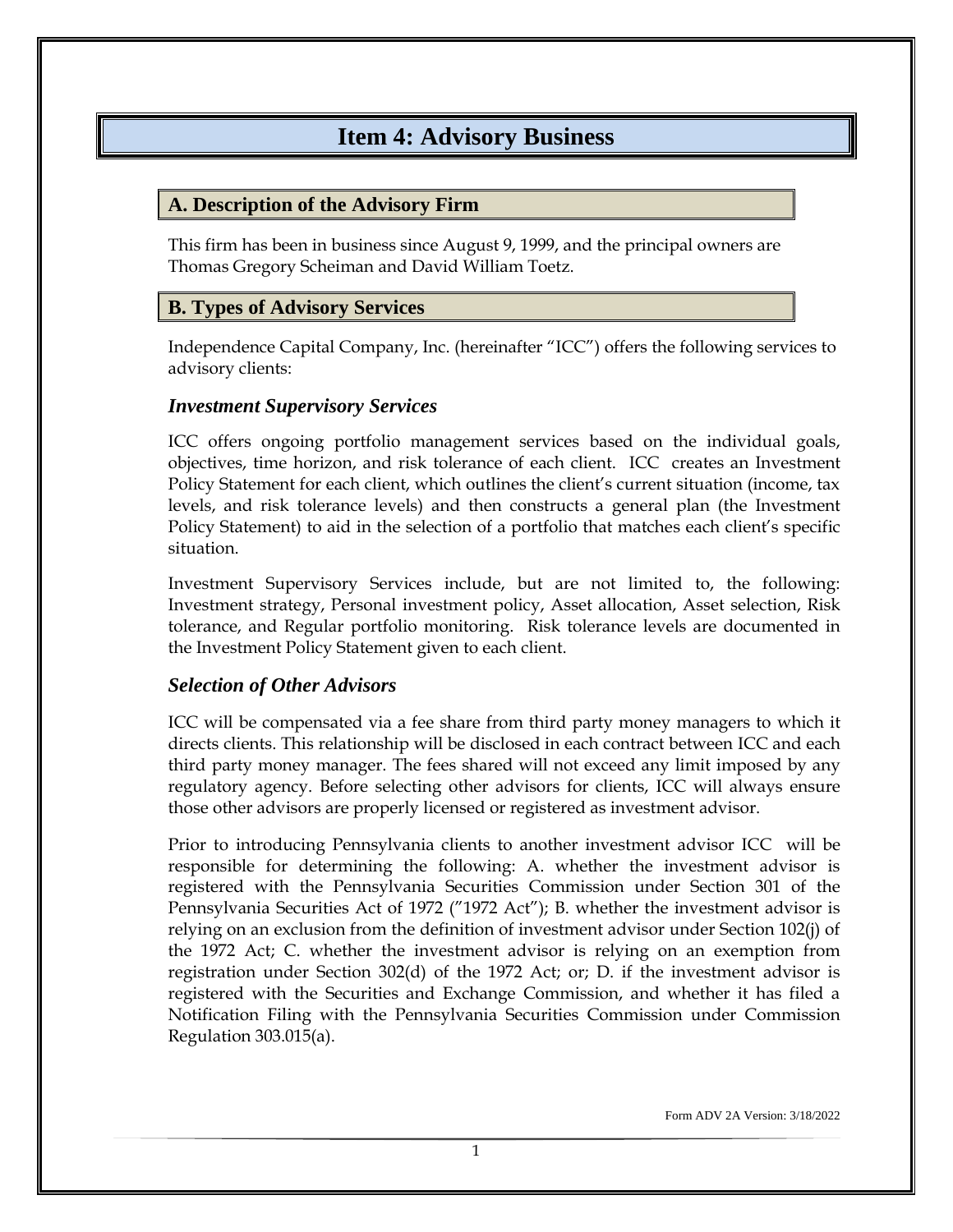#### <span id="page-6-0"></span>*Financial Planning*

Financial plans and financial planning may include, but are not limited to: investment planning, life insurance; tax concerns; retirement planning; college planning; and debt/credit planning. These services are based on hourly fees and the final fee structure is documented in Exhibit II of the Financial Planning Agreement.

#### <span id="page-6-1"></span>*Services Limited to Specific Types of Investments*

ICC limits its investment advice and/or money management to mutual funds, equities, bonds, fixed income, debt securities, ETFs, third party money managers, REITs, various alternative investments, insurance products including annuities, and government securities. ICC may use other securities as well to help diversify a portfolio when applicable.

#### <span id="page-6-2"></span>**C. Client Tailored Services and Client Imposed Restrictions**

ICC will tailor a program for each individual client. This will include an interview session to get to know the client's specific needs and requirements as well as a plan that will be executed by ICC on behalf of the client. ICC will not use "model portfolios" but rather a specific set of recommendations for each client based on their personal restrictions, needs, and targets.

Clients may impose restrictions in investing in certain securities or types of securities in accordance with their values or beliefs. However, if the restrictions prevent ICC from properly servicing the client account, or if the restrictions would require ICC to deviate from its standard suite of services, ICC reserves the right to end the relationship.

#### <span id="page-6-3"></span>**D. Wrap Fee Programs**

ICC does not participate in any wrap fee programs.

#### <span id="page-6-4"></span>**E. Amounts Under Management**

ICC has the following assets under management:

| <b>Discretionary Amounts:</b> | <b>Non-discretionary Amounts:</b> | Date Calculated: |
|-------------------------------|-----------------------------------|------------------|
| \$21,763,865.00               | \$66,264,151.00                   | December 2021    |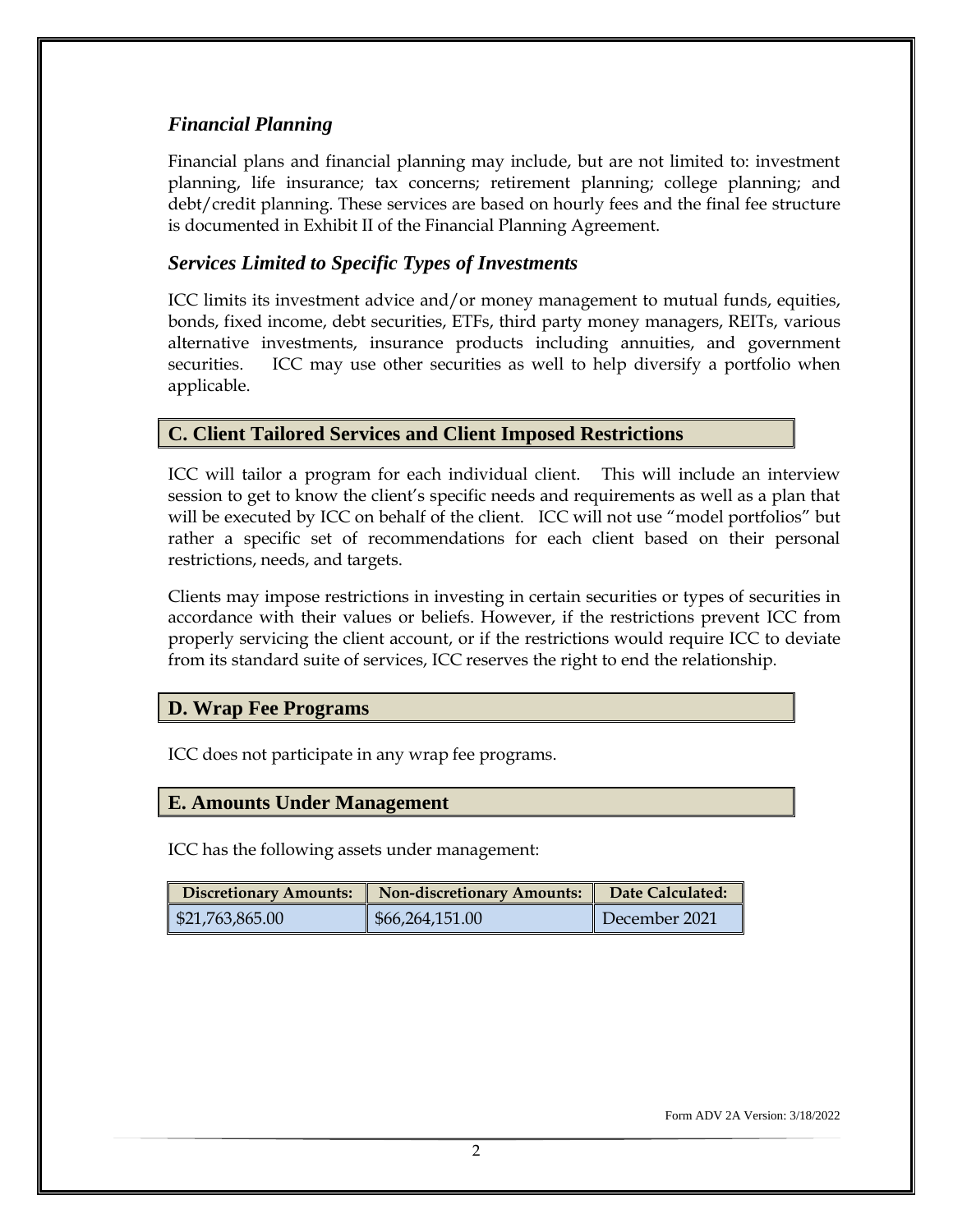## **Item 5: Fees and Compensation**

#### <span id="page-7-1"></span><span id="page-7-0"></span>**A. Fee Schedule**

#### <span id="page-7-2"></span>*Investment Supervisory Services Fees*

**Fees based on Assets Under Management:** 

| <b>Total Assets Under Management</b> | <b>Annual Fee</b> |
|--------------------------------------|-------------------|
| $$25,000 - $250,000$                 | 2.50%             |
| \$250,001 - \$500,000                | 1.50%             |
| \$500,001 - \$2,500,000              | 1.00%             |
| \$2,500,001 - \$10,000,000           | $0.75\%$          |
| Above \$10,000,000                   | $0.50\%$          |

#### **Fees based on client's Net Worth\*:**

\*Michigan Clients Are Never Charged on a Percentage of Net Worth.

| <b>Client's Net Worth</b>  | <b>Annual Fee</b> |  |
|----------------------------|-------------------|--|
| $$1,000,000 - $3,000,000$  | $0.45\%$          |  |
| $$3,000,001 - $5,000,000$  | 0.40%             |  |
| \$5,000,001 - \$7,000,000  | $0.35\%$          |  |
| \$7,000,001 - \$10,000,000 | $0.30\%$          |  |
| Above \$10,000,000         | 0.25%             |  |

ICC may also charge fees based on client's net worth. Clients will provide their net worth information to ICC on annual basis. These fees are negotiable and the final fee schedule is attached as Exhibit II of the Investment Advisory Contract. The balance in the client's account on the last day of the billing period is used to determine the market value of the assets upon which the advisory fee is based. When fees are billed in advance, the balance in the client's account on the last day of the prior billing period is used to determine the market value of the assets upon which the advisory fee is based. Fees may be paid monthly or quarterly in advance or in arrears. Clients may terminate the agreement without penalty, for a full refund of ICC's fees, within five business days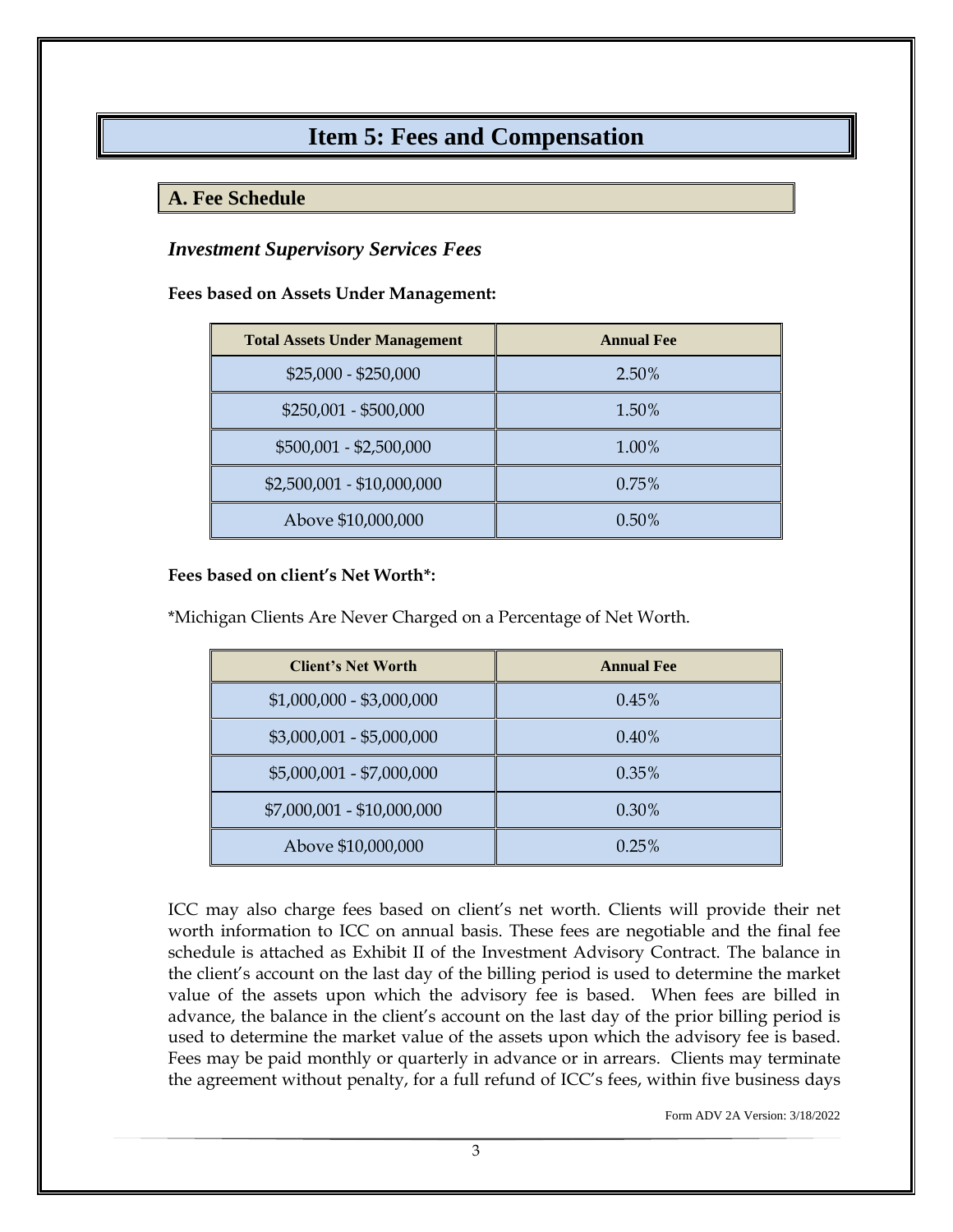of signing the Investment Advisory Contract. Thereafter, clients may etminate the Investment Advisory Contract with 5 days written notice. Payment for the unbilled portion is due upon notice of termination.

ICC will not be compensated on the basis of a share of capital gains upon or capital appreciation of the funds or any portion of the funds of the client. The fees paid to ICC by the client are separate and distinct from the fees and expenses charged by mutual funds to their shareholders.

Advisory fees are withdrawn directly from the client's accounts with client written authorization.

#### <span id="page-8-0"></span>*Selection of Other Advisors Fees*

ICC will be compensated via a fee share from third party money managers to which it directs clients. This relationship will be disclosed in each contract between ICC and each third party money manager. The portion of the compensated fee share will vary depending on the adviser. The fees shared will not exceed any limit imposed by any regulatory agency. Before selecting other advisors for clients, ICC will always ensure those other advisors are properly licensed or registered as investment advisor.

#### <span id="page-8-2"></span><span id="page-8-1"></span>*Financial Planning Fees Hourly Fees*

Depending upon the complexity of the situation and the needs of the client, the hourly fee for these services is \$350. The fees are negotiable and the final fee schedule will be attached as Exhibit II of the Financial Planning Agreement. Fees are paid in arrears upon completion. Because fees are charged in arrears, no refund is necessary. Clients may terminate their contracts without penalty within five business days of signing the advisory contract.

#### <span id="page-8-4"></span><span id="page-8-3"></span>**B. Payment of Fees**

#### *Payment of Investment Supervisory Fees*

Advisory fees are withdrawn directly from the client's accounts with client written authorization. Fees may be paid monthly or quarterly in advance or in arrears.

#### <span id="page-8-5"></span>*Payment of Financial Planning Fees*

Hourly Financial Planning fees are paid via check in arrears upon completion. Because fees are charged in arrears, no refund is necessary.

#### <span id="page-8-6"></span>**C. Clients Are Responsible For Third Party Fees**

Clients are responsible for the payment of all third party fees (i.e. custodian fees, mutual fund fees, transaction fee etc.). Those fees are separate and distinct from the fees and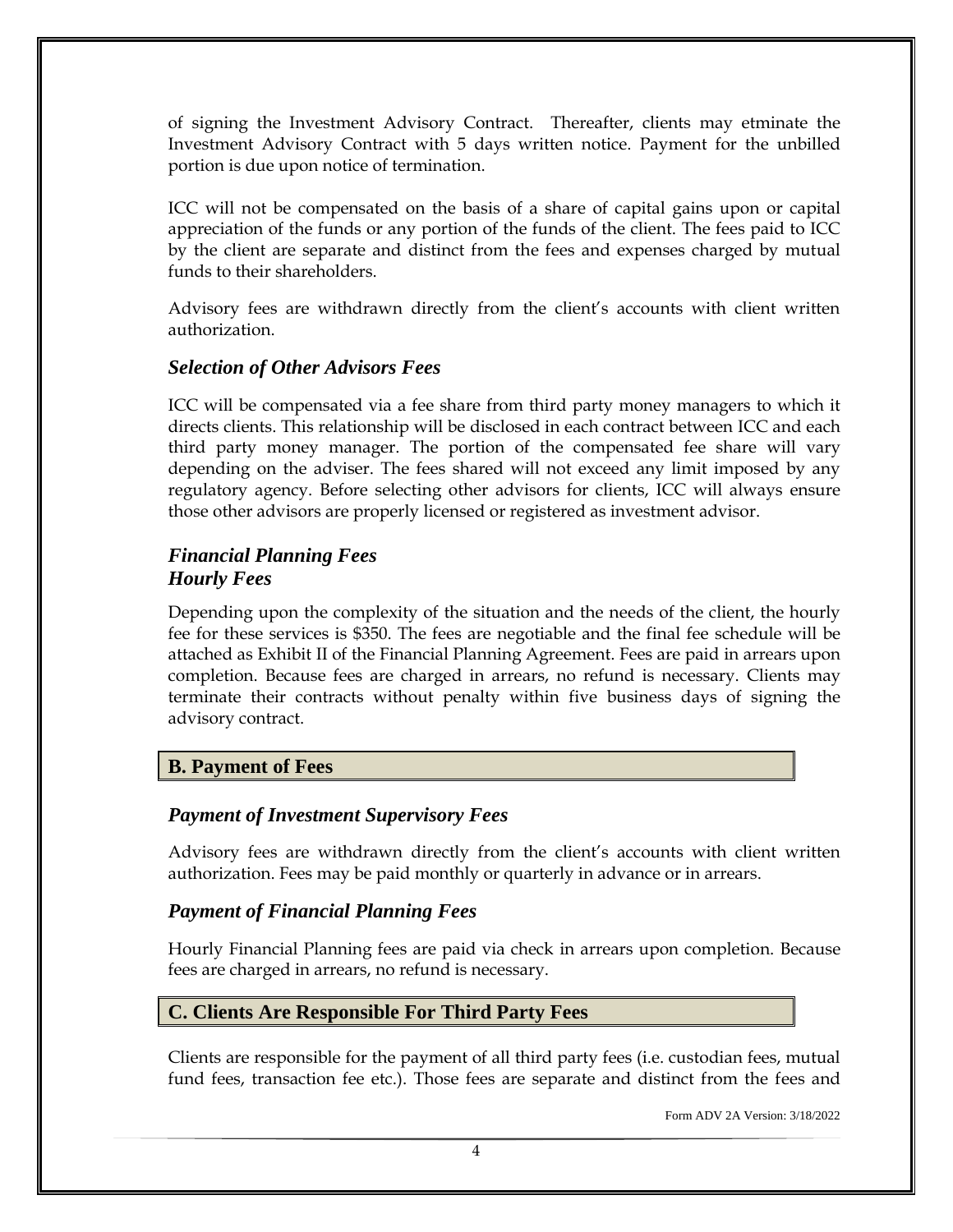expenses charged by ICC. Please see Item 12 of this brochure regarding broker/custodian.

#### <span id="page-9-0"></span>**D. Prepayment of Fees**

ICC collects its fees in both in advance and in arrears. Refunds for fees paid in advance will be returned within 14 days to the client via check, or return deposit back into the client's account.

For all asset based fees paid in advance, the fee refunded will be equal to the balance of the fees collected in advance minus the daily rate\* times the number of days elapsed in the billing period up to and including the day of termination. (\*The daily rate is calculated by dividing the annual asset-based fee by 365.)

Fixed fees that are collected in advance will be refunded based on the prorated amount of work completed at the point of termination.

For hourly fees that are collected in advance, the fee refunded will be the balance of the fees collected in advance minus the hourly rate times the number of hours of work that has been completed up to and including the day of termination.

When ICC collects fees in arrears, there is no need for refunds.

#### <span id="page-9-1"></span>**E. Outside Compensation For the Sale of Securities to Clients**

Thomas Gregory Scheiman and David William Toetz are registered representatives of ICC. In this role, they accept compensation for the sale of securities to ICC clients. Please also see Item 10 below.

#### <span id="page-9-2"></span>*1. This is a Conflict of Interest*

ICC and its supervised persons will accept compensation for the sale of securities or other investment products, including asset based sales charges or services fees from the sale of mutual funds to its clients. This presents a conflict of interest and gives the supervised person and ICC an incentive to recommend products based on the compensation received rather than on the client's needs. When recommending the sale of securities or investment products for which ICC receives compensation, ICC will document the conflict of interest in the client file and inform the client of the conflict of interest.

#### <span id="page-9-3"></span>*2. Clients Have the Option to Purchase Recommended Products From Other Brokers*

Clients always have the option to purchase ICC recommended products through other brokers or agents that are not affiliated with ICC.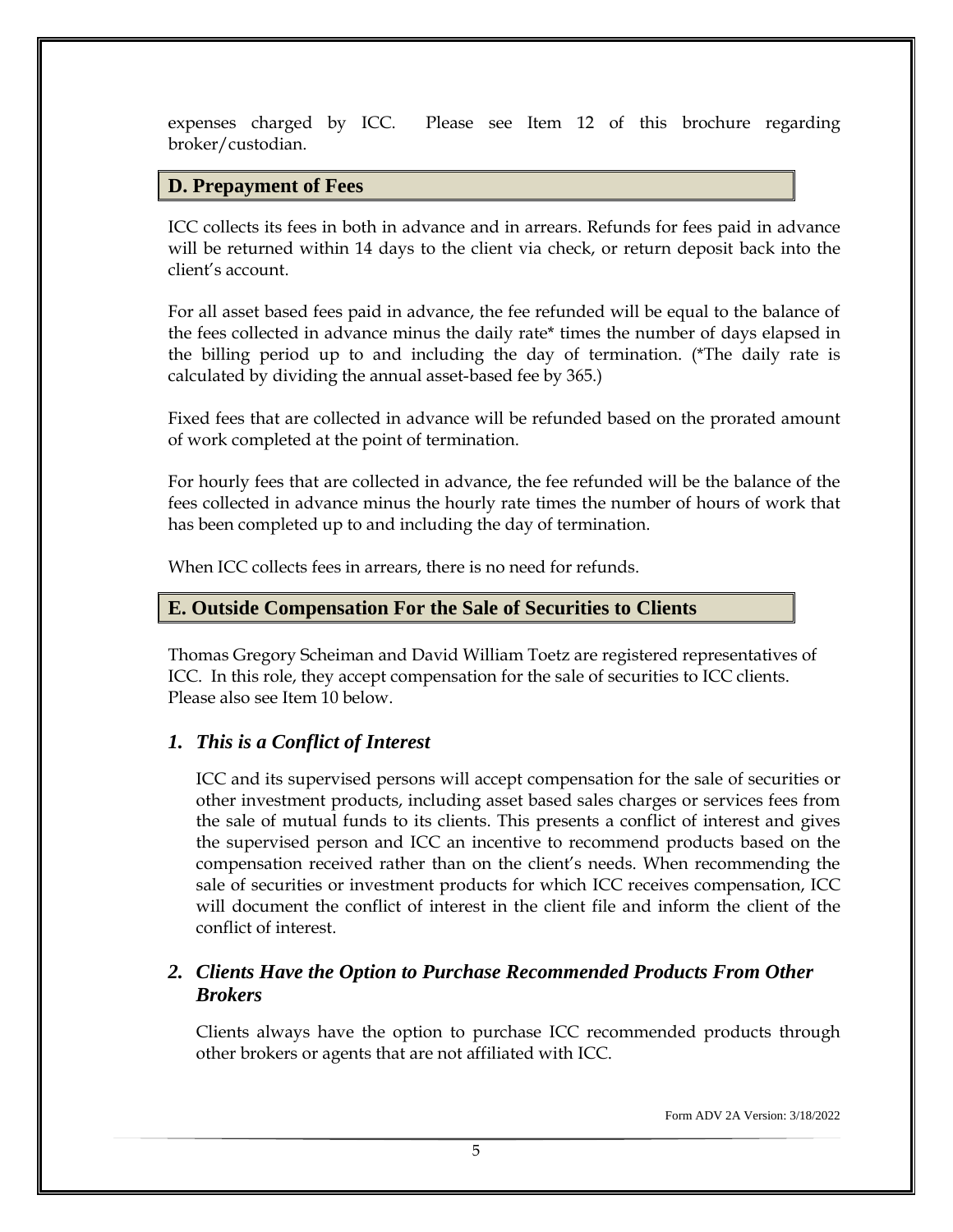#### <span id="page-10-0"></span>*3. Commissions are not the Primary Source of Income for ICC*

Commissions are not ICC's primary source of compensation for advisory services.

#### <span id="page-10-1"></span>*4. Advisory Fees in Addition to Commissions or Markups*

Advisory fees that are charged to clients are not reduced to offset the commissions or markups on securities or investment products recommended to clients.

# <span id="page-10-2"></span>**Item 6: Performance-Based Fees and Side-By-Side Management**

ICC does not accept performance-based fees or other fees based on a share of capital gains on or capital appreciation of the assets of a client.

# <span id="page-10-3"></span> **Item 7: Types of Clients**

ICC generally provides investment advice and/or management supervisory services to the following Types of Clients:

- ❖ Individuals
- ❖ High-Net-Worth Individuals
- ❖ Corporations or Business Entities

#### <span id="page-10-4"></span>*Minimum Account Size*

There is an account minimum, \$10,000, which may be waived by the investment advisor, based on the needs of the client and the complexity of the situation.

# <span id="page-10-5"></span>**Item 8: Methods of Analysis, Investment Strategies, and Risk of Investment Loss**

#### <span id="page-10-6"></span>**A. Methods of Analysis and Investment Strategies**

ICC's uses fundamental analysis.

<span id="page-10-7"></span>*Fundamental analysis* involves the analysis of financial statements, the general financial health of companies, and/or the analysis of management or competitive advantages.

**Investing in securities involves a risk of loss that you, as a client, should be prepared to bear.**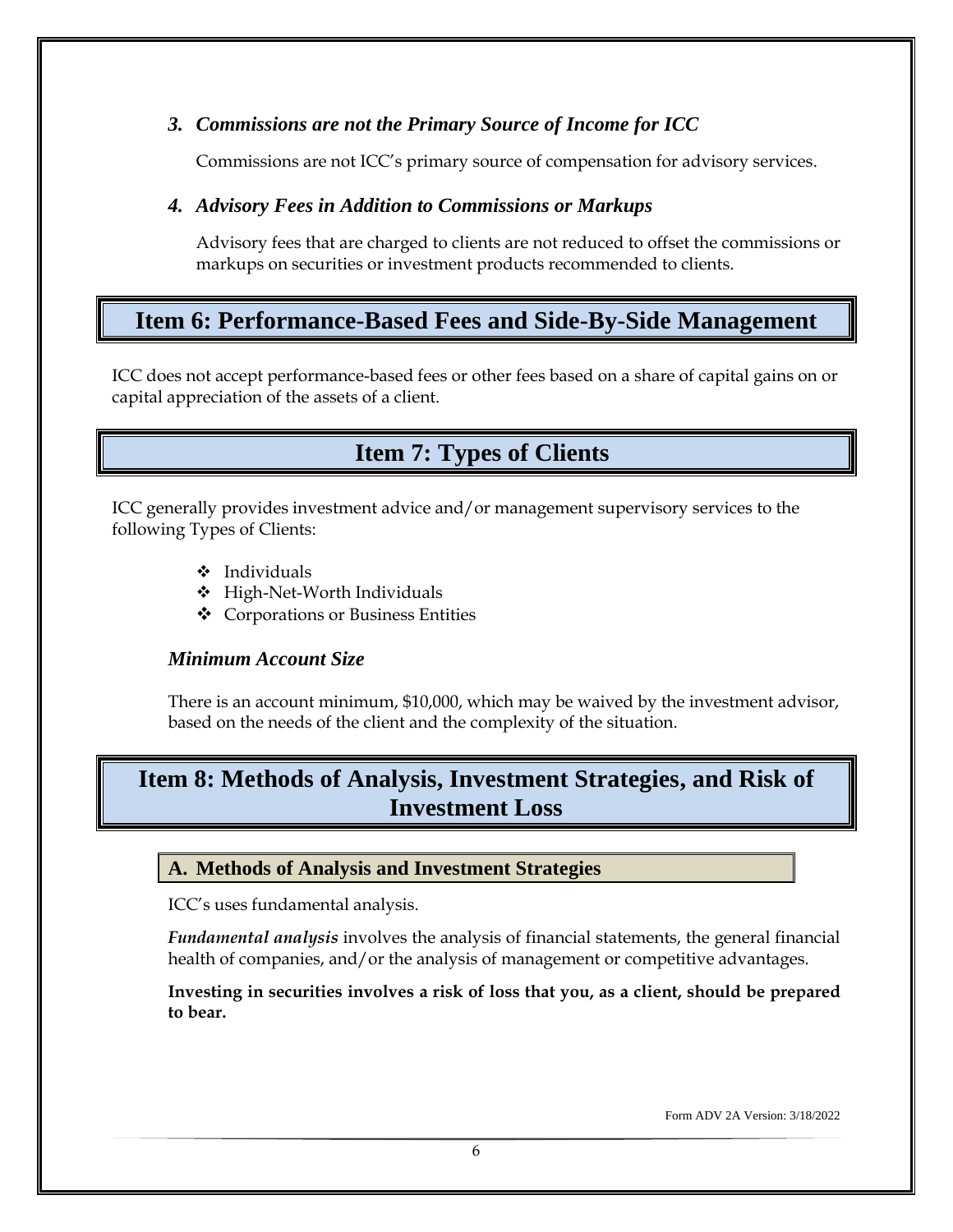#### <span id="page-11-0"></span>**B. Material Risks Involved**

ICC uses Long Term Trading strategies. ICC utilizes investment strategies that are designed to capture market rates of both return and risk. Frequent trading, when done, can affect investment performance, particularly through increased brokerage and other transaction costs and taxes.

**Investing in securities involves a risk of loss that you, as a client, should be prepared to bear.**

#### <span id="page-11-1"></span>**C. Risks of Specific Securities Utilized**

ICC generally seeks investment strategies that do not involve significant or unusual risk beyond that of the general domestic and/or international equity markets. Clients should be aware that there is a material risk of loss using any investment strategy. The investment types listed are not guaranteed or insured by the FDIC or any other government agency.

**Equity** investment generally refers to buying shares of stocks in return for receiving a future payment of dividends and capital gains if the value of the stock increases. The value of equity securities may fluctuate in response to specific situations for each company, industry market conditions and general economic environments.

**Fixed income** investments generally pay a return on a fixed schedule, though the amount of the payments can vary and include corporate and government debt securities, leveraged loans, high yield, and investment grade debt and structured products, such as mortgage and other asset-backed securities, although individual bonds may be the best known type of fixed income security. In general the fixed income market is volatile, and fixed income securities carry interest rate risk. (As interest rates rise, bond prices usually fall, and vice versa. This effect is usually more pronounced for longer-term securities.) Fixed income securities also carry inflation risk, liquidity risk, call risk and credit and default risks for both issuers and counterparties. The risk of default on treasury inflation protected/inflation linked bonds is dependent upon the U.S. Treasury defaulting (extremely unlikely); however, they carry a potential risk of losing share price value, albeit rather minimal. Risks of investing in foreign fixed income securities also include the general risk of non-U.S. investing described below.

**Mutual Funds**: Investing in mutual funds carries the risk of capital loss and thus you may lose money investing in mutual funds. All mutual funds have costs that lower investment returns. They can be of bond "fixed income" nature or stock "equity" nature.

**Exchange Traded Funds (ETFs)**: An ETF is an [investment fund](http://en.wikipedia.org/wiki/Collective_investment_scheme) traded on [stock](http://en.wikipedia.org/wiki/Stock_exchange)  [exchanges,](http://en.wikipedia.org/wiki/Stock_exchange) similar to [stocks.](http://en.wikipedia.org/wiki/Stock) Investing in ETFs carries the risk of capital loss (sometimes up to a 100% loss in the case of a stock holding bankruptcy). Areas of concern include the lack of transparency in products and increasing complexity, conflicts of interest, and the possibility of inadequate regulatory compliance. Precious Metal ETFs (e.g., Gold,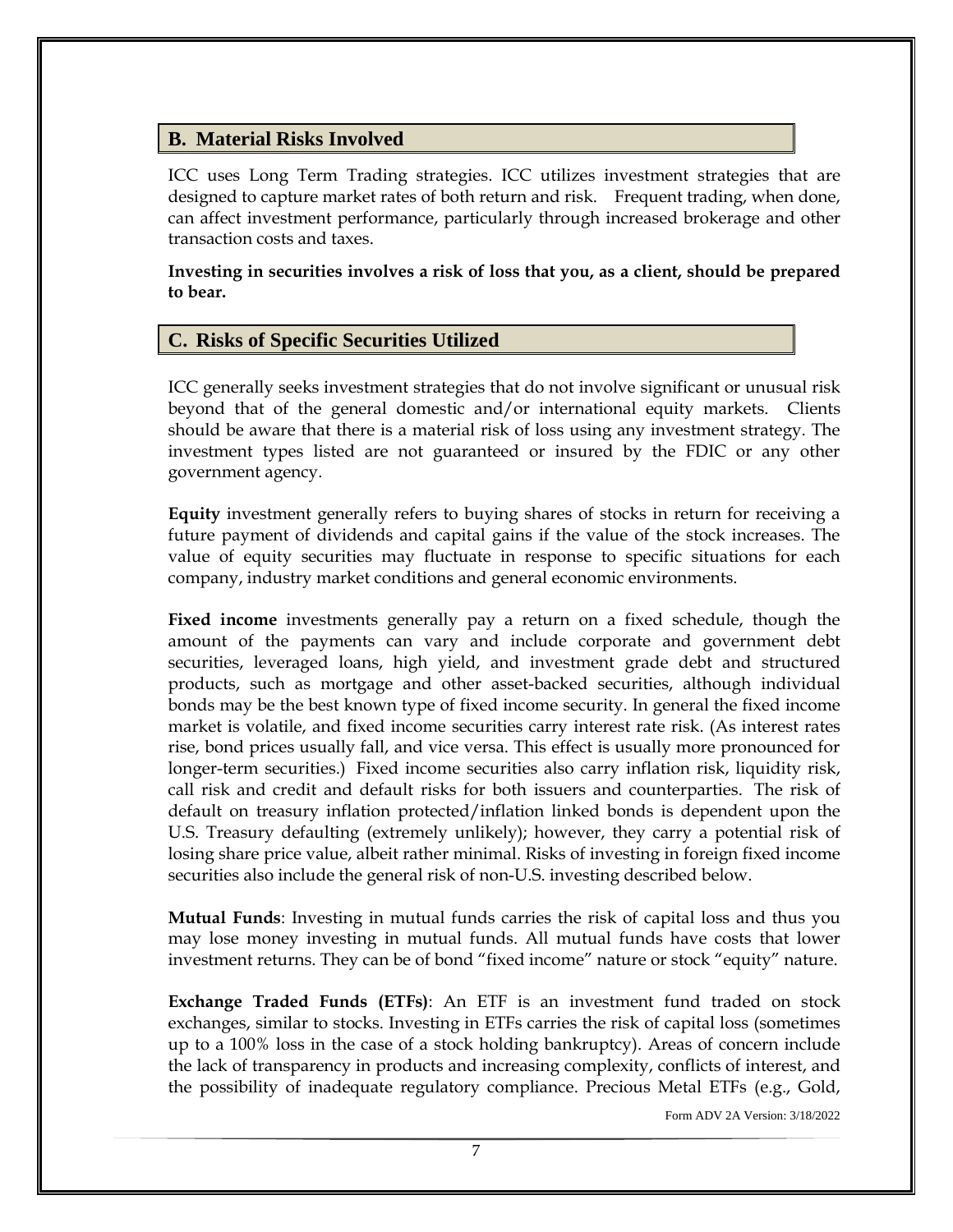Silver, or Palladium Bullion backed "electronic shares" not physical metal) specifically may be negatively impacted by several unique factors, among them (1) large sales by the official sector which own a significant portion of aggregate world holdings in gold and other precious metals, (2) a significant increase in hedging activities by producers of gold or other precious metals, (3) a significant change in the attitude of speculators and investors.

**Real Estate** funds (including REITs) face several kinds of risk that are inherent in the real estate sector, which historically has experienced significant fluctuations and cycles in performance. Revenues and cash flows may be adversely affected by: changes in local real estate market conditions due to changes in national or local economic conditions or changes in local property market characteristics; competition from other properties offering the same or similar services; changes in interest rates and in the state of the debt and equity credit markets; the ongoing need for capital improvements; changes in real estate tax rates and other operating expenses; adverse changes in governmental rules and fiscal policies; adverse changes in zoning laws; the impact of present or future environmental legislation and compliance with environmental laws.

**Closed-end funds and business development companies** are registered investment companies, like mutual funds. They carry the risk of capital loss and thus you may lose money. Like mutual funds, they have costs that lower investment returns. They can be of bond "fixed income" nature or stock "equity" nature (mentioned below). They have liquidity risks that mutual funds do not.

**Non-traded REITs** have additional risks resulting from their relative illiquidity. Furthermore, non-traded REITs typically have higher fees than traditional REITs. Additionally, non-traded REITs lack of mark-to-market pricing, an accounting practice that provides investors with an appraisal of a company's assets at the current market price.

**Interval Funds** are a type of closed-end fund that allow withdrawals only at set times, usually once a quarter. The fund may also impose limits on how much may be withdrawn during a quarter. They will usually invest in high-yielding and low-liquidity type investments that may not be found in normal mutual funds.

**Private placements** carry a substantial risk as they are subject to less regulation than are publicly offered securities, the market to resell these assets under applicable securities laws may be illiquid, due to restrictions, and liquidation may be taken at a substantial discount to the underlying value or result in the entire loss of the value of such assets.

**Oil and gas** investment faces the following risks: (1) Political Risk: Typically, an oil and gas company is covered by a range of regulations that limit where, when and how extraction is done. That said, [political risk](http://www.investopedia.com/terms/p/politicalrisk.asp) generally increases when oil and gas companies are working on deposits abroad. (2) Geological Risk: Many of the easy-to-get oil and gas is already tapped out, or in the process of being tapped out. Exploration has moved on to areas that involve drilling in less friendly environments. Geological risk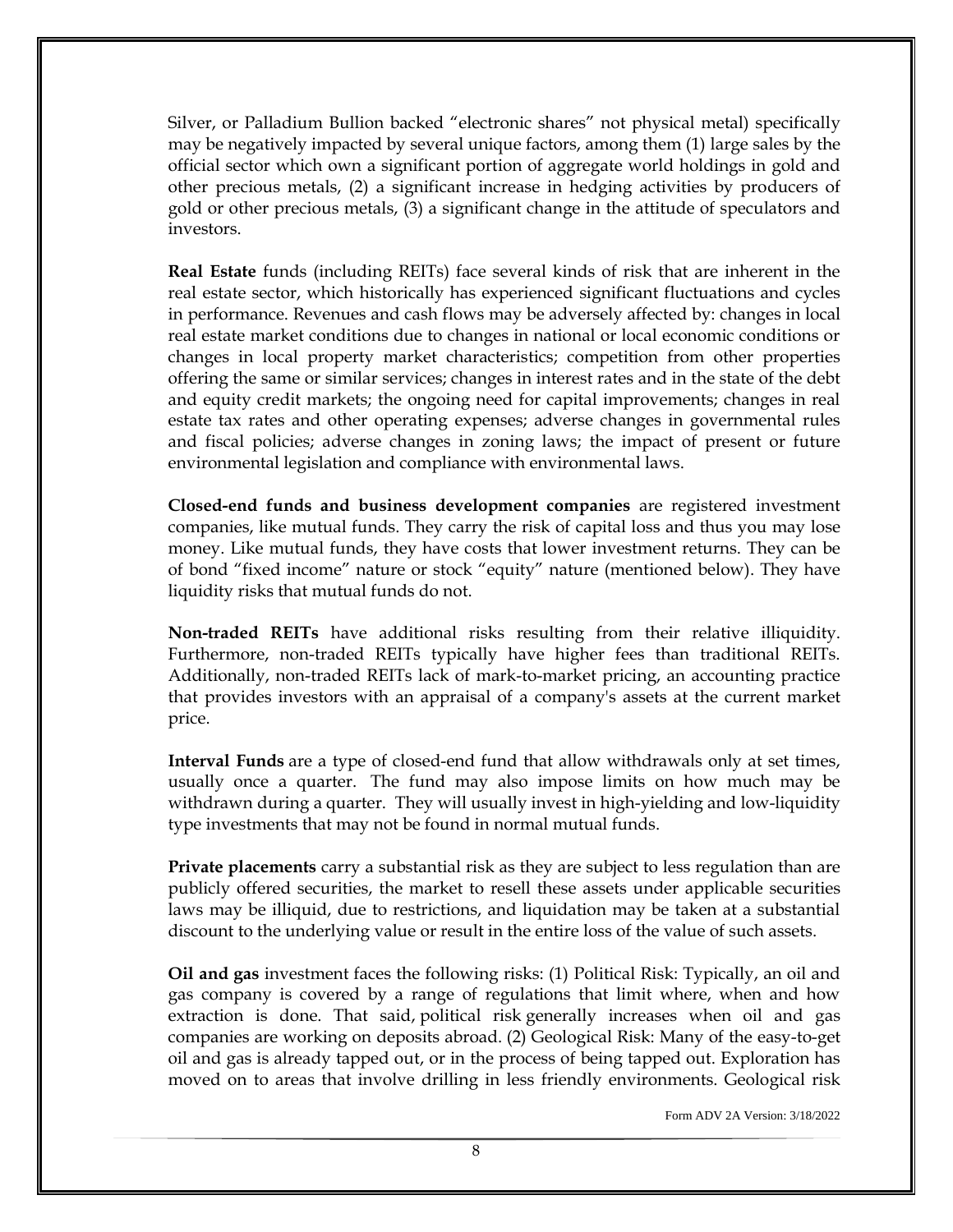refers to both the difficulty of extraction and the possibility that the accessible reserves in any deposit will be smaller than estimated. (3) Price Risk: Beyond the geological risk, the price of oil and gas is the primary factor in deciding whether a reserve is economically feasible. Once a project has begun, price risk is a constant companion. (4) Supply and Demand Risk: [Supply and demand](http://www.investopedia.com/university/economics/economics3.asp) shocks are a very real risk for oil and gas companies. The uneven nature of production is part of what makes the price of oil and gas so volatile. Other economic factors also play into this this, as financial crises and macroeconomic factors can dry up capital or otherwise affect the industry independently of the usual price risks. (5) Cost Risk. The more onerous the regulation and the more difficult the drill, the more expensive a project becomes. The combination of uncertain prices due to worldwide production beyond any one company's control involve real cost concerns.

**Publicly traded master limited partnerships (MLPs)** own pipelines, storage tanks, and other cash-generating energy infrastructure and give practically all their income to shareholders in the form of distributions. They are structured differently from typical corporations and operate in a highly technical industry, and in some cases may use management incentive payments that encourage executives to take on more debt, which may increase the risk to investors. Furthermore, because production from shale drilling declines faster than that of crude from traditional wells, the high value and return of MLPs may not be sustained, and investors could lose money.

**Unit Investment Trusts** will, generally speaking, inherit the risks of the underlying securities, and may not be appropriate for investors seeking capital preservation. Complex UITs are subject to a number of risks that include increased volatility and greater potential for loss, and are not suitable for all investors.

<span id="page-13-0"></span>**Past performance is not a guarantee of future returns. Investing in securities involves a risk of loss that you, as a client, should be prepared to bear.**

## **Item 9: Disciplinary Information**

#### <span id="page-13-1"></span>**A. Criminal or Civil Actions**

There are no criminal or civil actions to report.

#### <span id="page-13-2"></span>**B. Administrative Proceedings**

Allegations against ICC claim that ICC employed or associated with unregistered agents in violation of Section 402(4) of the Securities Act, Michigan 451.2402(4). The principal sanction of Civil and Administrative Penalties/Fines was initiated in 11/2018 and Stipulation and Consent was ordered in 01/2019, whereby a monetary fine of \$10,000 was ordered. ICC neither admits nor denies the allegations in 11/2018 and agrees to entry of the stipulated consent order only for the purpose of resolving the C&D order.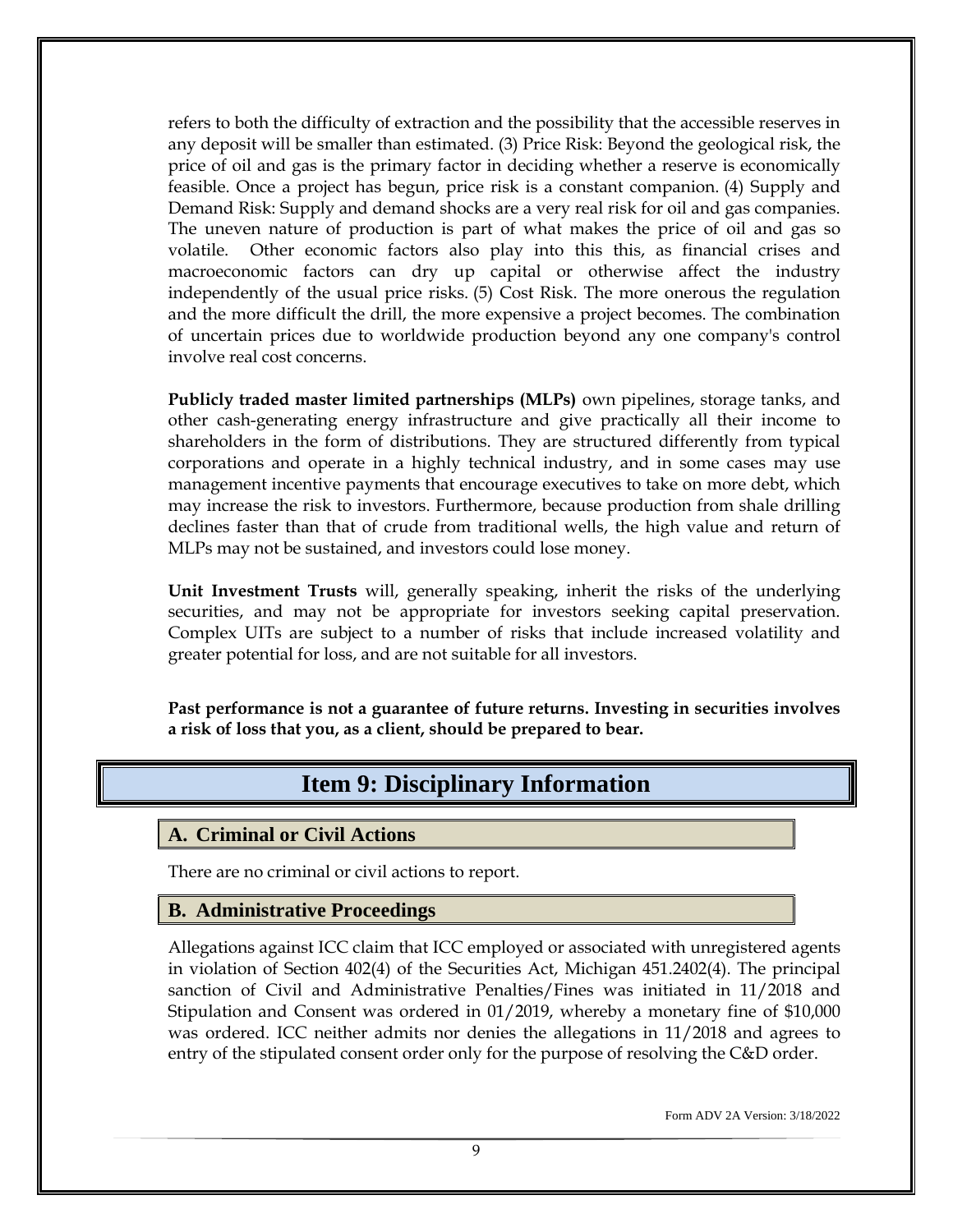#### <span id="page-14-0"></span>**C. Self-regulatory Organization (SRO) Proceedings**

There are no self-regulatory organization proceedings to report.

## <span id="page-14-1"></span>**Item 10: Other Financial Industry Activities and Affiliations**

#### <span id="page-14-2"></span>**A. Registration as a Broker/Dealer or Broker/Dealer Representative**

ICC is a broker/dealer and conducts a general securities business on a fully disclosed basis thru Hilltop Securities Inc., ICC provides commission based investment services to clients that do not use investment advisory services or Financial Planning Services. Thomas Gregory Scheiman and David William Toetz are also registered representatives. Hilltop Securities Inc.

#### <span id="page-14-3"></span>**B. Registration as a Futures Commission Merchant, Commodity Pool Operator, or a Commodity Trading Advisor**

Neither ICC nor its representatives are registered as a FCM, CPO, or CTA.

#### <span id="page-14-4"></span>**C. Registration Relationships Material to this Advisory Business and Possible Conflicts of Interests**

Representatives of ICC may also be registered representatives and licensed insurance agents. Thomas Gregory Scheiman is owner of Dempsey Scheiman & Assoc, a CPA firm that provides accounting and tax services to Independence Capital Co., Inc. David William Toetz is an Attorney at Law who provides legal advise to Independence Capital Co., Inc. David William Toetz is part owner of Independence Capital Agency Inc an Ohio Insurance Agency that is the life insurance agency of record for the sale of variable annuities.

From time to time, they will offer clients advice or products from those activities. Clients should be aware that these services pay a commission and involve a possible conflict of interest, as commissionable products can conflict with the fiduciary duties of a registered investment adviser. ICC always acts in the best interest of the client; including the sale of commissionable products to advisory clients.

#### <span id="page-14-5"></span>**D. Selection of Other Advisors or Managers and How This Adviser is Compensated for Those Selections**

ICC will be compensated via a fee share from third party money managers to which it directs clients. This relationship will be disclosed in each contract between ICC and each third party money manager. The portion of the compensated fee share will vary depending on the adviser. The fees shared will not exceed any limit imposed by any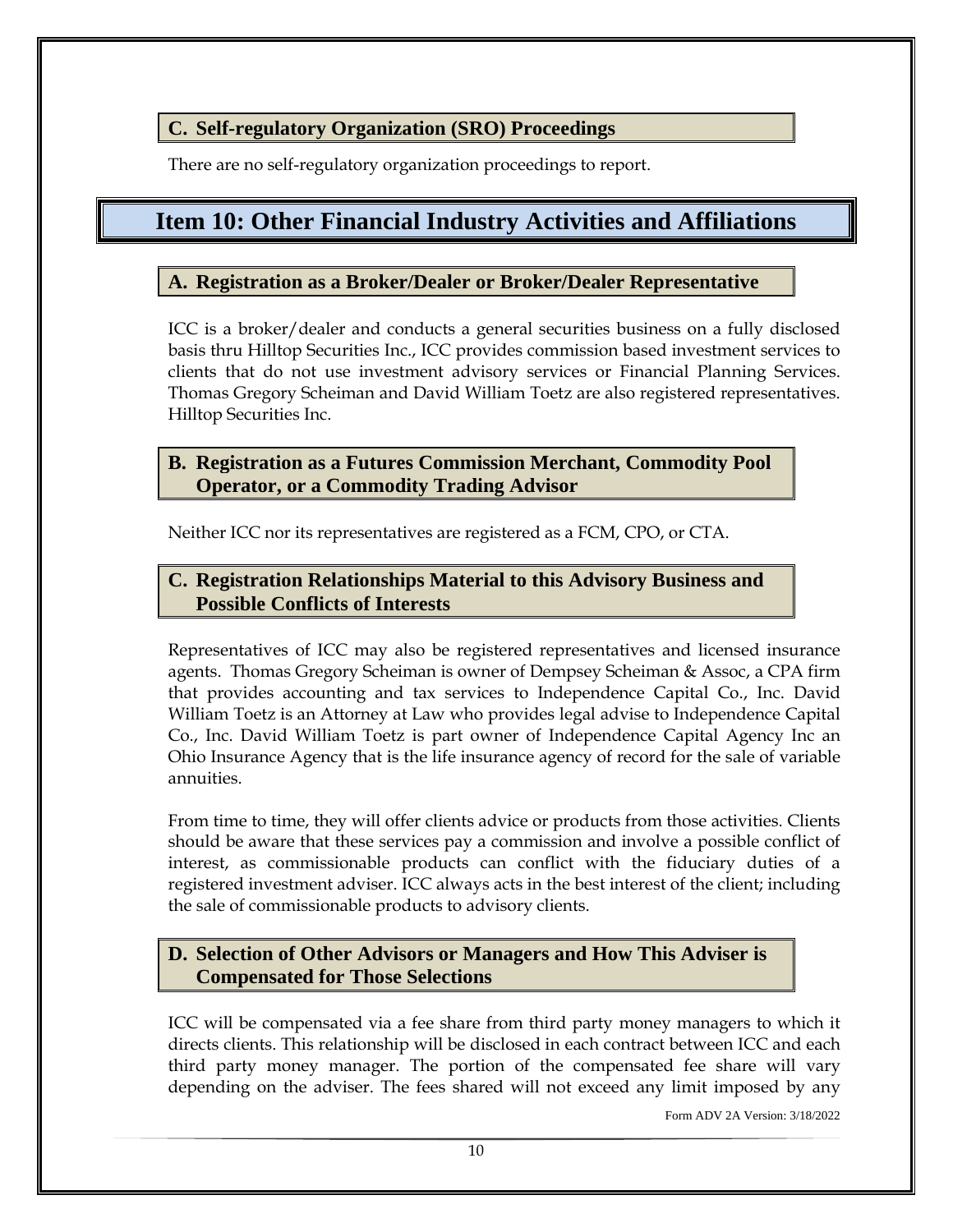regulatory agency. Before selecting other advisors for clients, ICC will always ensure those other advisors are properly licensed or registered as investment advisor.

# <span id="page-15-0"></span>**Item 11: Code of Ethics, Participation in Transactions, Personal Trading**

#### <span id="page-15-1"></span>**A. Code of Ethics**

We have a written Code of Ethics that covers the following areas: Prohibited Purchases and Sales, Insider Trading, Personal Securities Transactions, Exempted Transactions, Prohibited Activities, Conflicts of Interest, Gifts and Entertainment, Confidentiality, Service on a Board of Directors, Compliance Procedures, Compliance with Laws and Regulations, Procedures and Reporting, Certification of Compliance, Reporting Violations, Compliance Officer Duties, Training and Education, Recordkeeping, Annual Review, and Sanctions. Clients may request a copy of our Code of Ethics from management.

#### <span id="page-15-2"></span>**B. Recommendations Involving Material Financial Interests**

ICC does not recommend that clients buy or sell any security in which a related person to ICC has a material financial interest.

#### <span id="page-15-3"></span>**C. Investing Personal Money in the Same Securities as Clients**

From time to time, representatives of ICC may buy or sell securities for themselves that they also recommend to clients. ICC will always document any transactions that could be construed as conflicts of interest and will always transact client business before their own when similar securities are being bought or sold.

#### <span id="page-15-4"></span>**D. Trading Securities At/Around the Same Time as Clients' Securities**

From time to time, representatives of ICC may buy or sell securities for themselves at or around the same time as clients. ICC will not trade non-mutual fund or non-ETF securities 5 days prior to or 5 days after trading the same security for clients.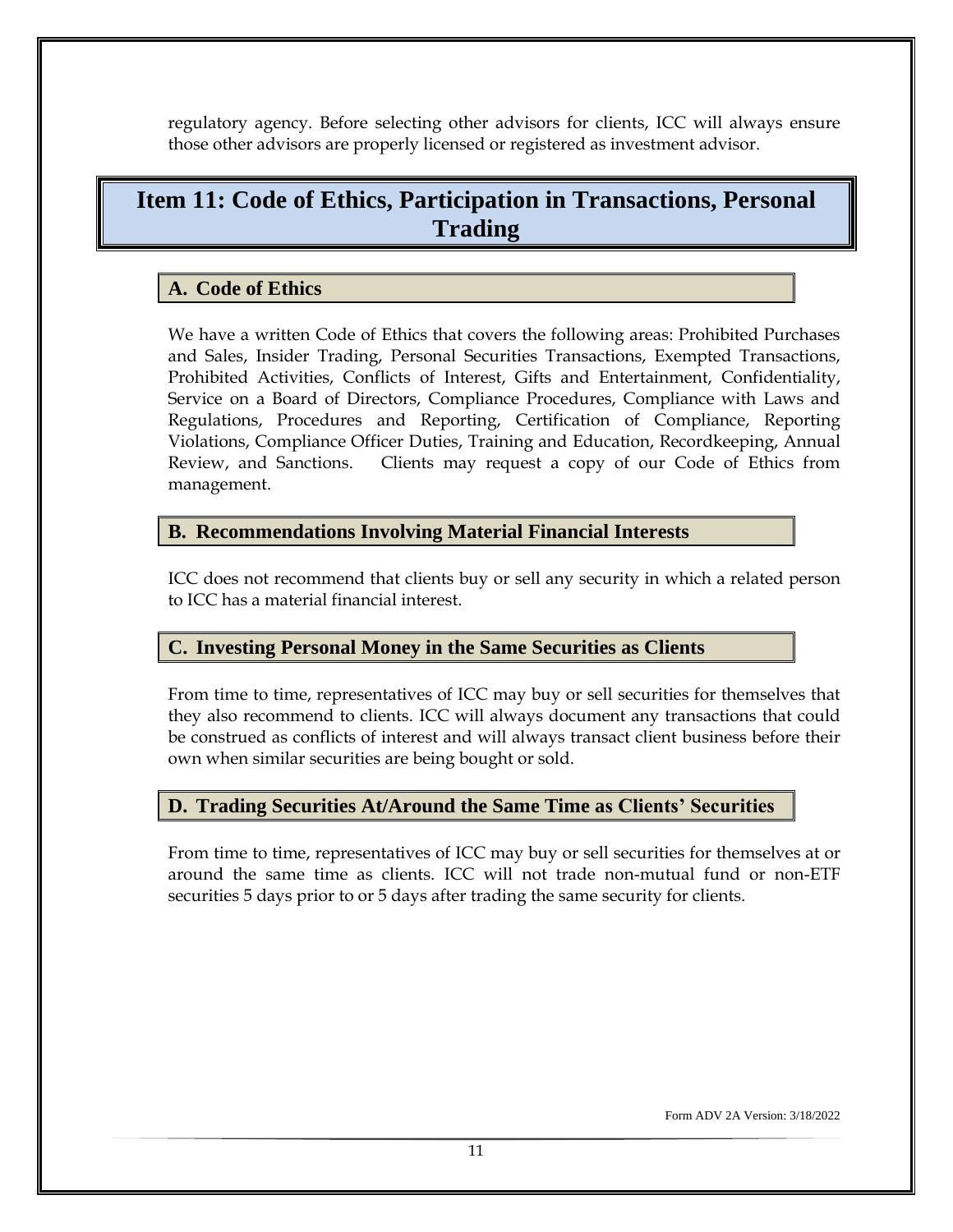## **Item 12: Brokerage Practices**

#### <span id="page-16-1"></span><span id="page-16-0"></span>**A. Factors Used to Select Custodians and/or Broker/Dealers**

The Custodian was chosen based on their relatively low transaction fees and access to mutual funds and ETFs. ICC will never charge a premium or commission on transactions, beyond the actual cost imposed by Custodian.

#### <span id="page-16-2"></span>*1. Research and Other Soft-Dollar Benefits*

There is no minimum client number or dollar number that ICC must meet in order to receive free research from the custodian or broker/dealer. There is no incentive to for ICC to direct clients to this particular broker-dealer over other broker-dealers who offer the same services. The first consideration when recommending broker/dealers to clients is best execution.

#### <span id="page-16-3"></span>*2. Brokerage for Client Referrals*

ICC receives no referrals from a broker-dealer or third party in exchange for using that broker-dealer or third party.

#### <span id="page-16-4"></span>*3. Clients Directing Which Broker/Dealer/Custodian to Use*

ICC allows clients to direct brokerage. ICC may be unable to achieve most favorable execution of client transactions if clients choose to direct brokerage. This may cost clients money because without the ability to direct brokerage ICC may not be able to aggregate orders to reduce transactions costs resulting in higher brokerage commissions and less favorable prices.

#### <span id="page-16-5"></span>**B. Aggregating (Block) Trading for Multiple Client Accounts**

ICC maintains the ability to block trade purchases across accounts but will rarely do so. While block trading may benefit clients by purchasing larger blocks in groups, we do not feel that the clients are at a disadvantage due to the best execution practices of our custodian.

## **Item 13: Reviews of Accounts**

#### <span id="page-16-7"></span><span id="page-16-6"></span>**A. Frequency and Nature of Periodic Reviews and Who Makes Those Reviews**

Form ADV 2A Version: 3/18/2022 Client accounts are reviewed at least annually by Thomas Gregory Scheiman and/or Dennis Twarogowski. They are the chief advisors and are instructed to review clients'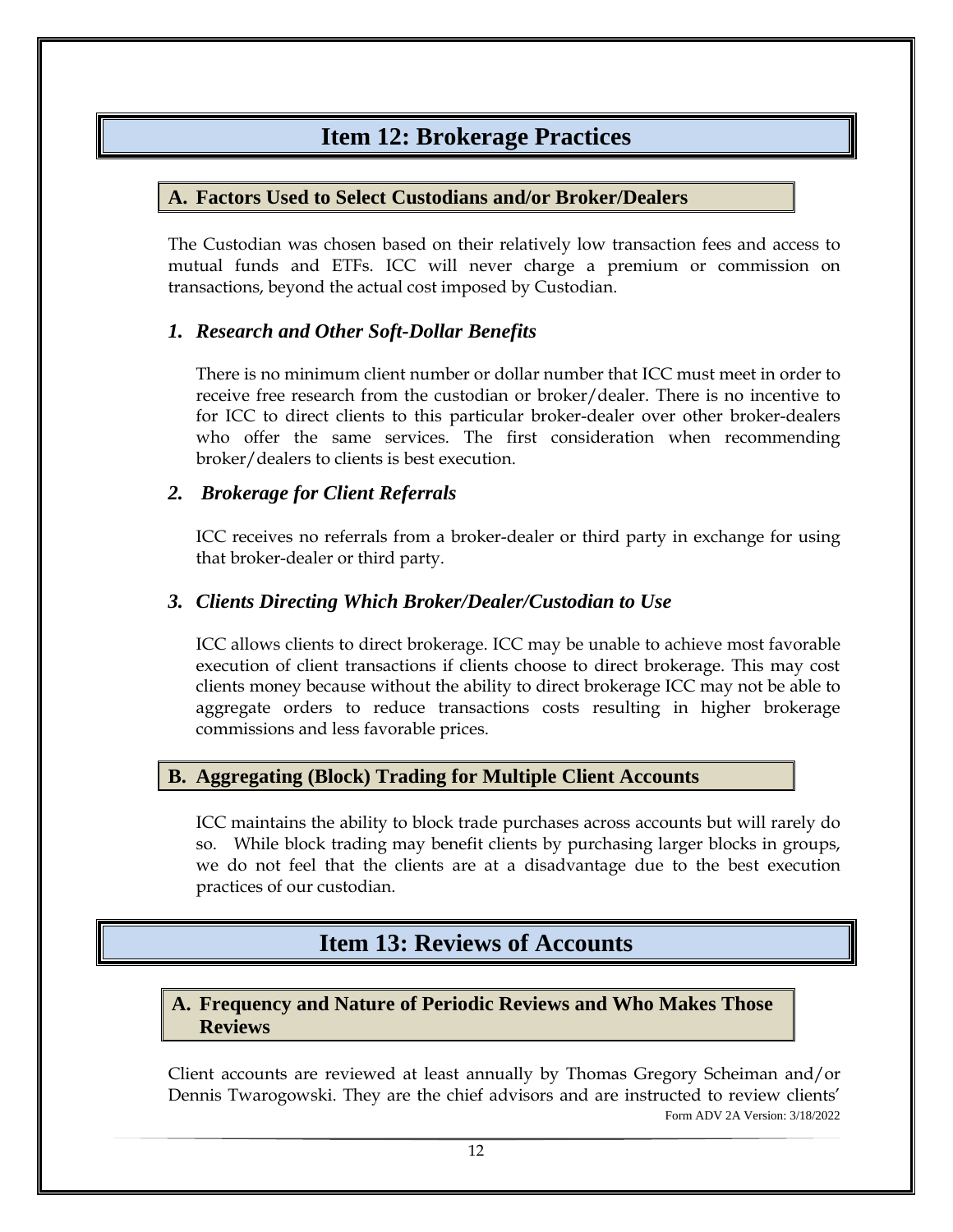accounts with regards to their investment policies and risk tolerance levels. All accounts at IA are assigned to these reviewers.

Additionally, the Compliance Director, Dennis Twarogowski reviews all registered representative accounts prior to conducting an annual office exam. Customer accounts are reviewed when unusual securities activity occurs. Also, customer account reviews are performed when significant life events take place (marriage, divorce, death, retirement, job loss).

All financial planning accounts are reviewed upon financial plan creation by Thomas Gregory Scheiman, President and/or Dennis Twarogowski. There is only one level of review and that is the total review conducted to create the financial plan.

#### <span id="page-17-0"></span>**B. Factors That Will Trigger a Non-Periodic Review of Client Accounts**

Reviews may be triggered by material market, economic or political events, or by changes in client's financial situations (such as retirement, termination of employment, physical move, or inheritance).

#### <span id="page-17-1"></span>**C. Content and Frequency of Regular Reports Provided to Clients**

Each client will receive at least quarterly a written report detailing the clients account performance, which may come from the custodian.

Clients are provided a one-time financial plan concerning their financial situation. After the presentation of the plan, there are no further reports. Clients may request additional plans or reports for a fee.

## **Item 14: Client Referrals and Other Compensation**

#### <span id="page-17-3"></span><span id="page-17-2"></span>**A. Economic Benefits Provided by Third Parties for Advice Rendered to Clients (Includes Sales Awards or Other Prizes)**

ICC does not receive any economic benefit, directly or indirectly from any third party for advice rendered to ICC clients.

#### <span id="page-17-4"></span>**B. Compensation to Non – Advisory Personnel for Client Referrals**

ICC may, via written arrangement, retain third parties to act as solicitors for ICC's investment management services. All compensation with respect to the foregoing will be fully disclosed to each client to the extent required by applicable law. ICC will ensure each solicitor is properly registered in all appropriate jurisdictions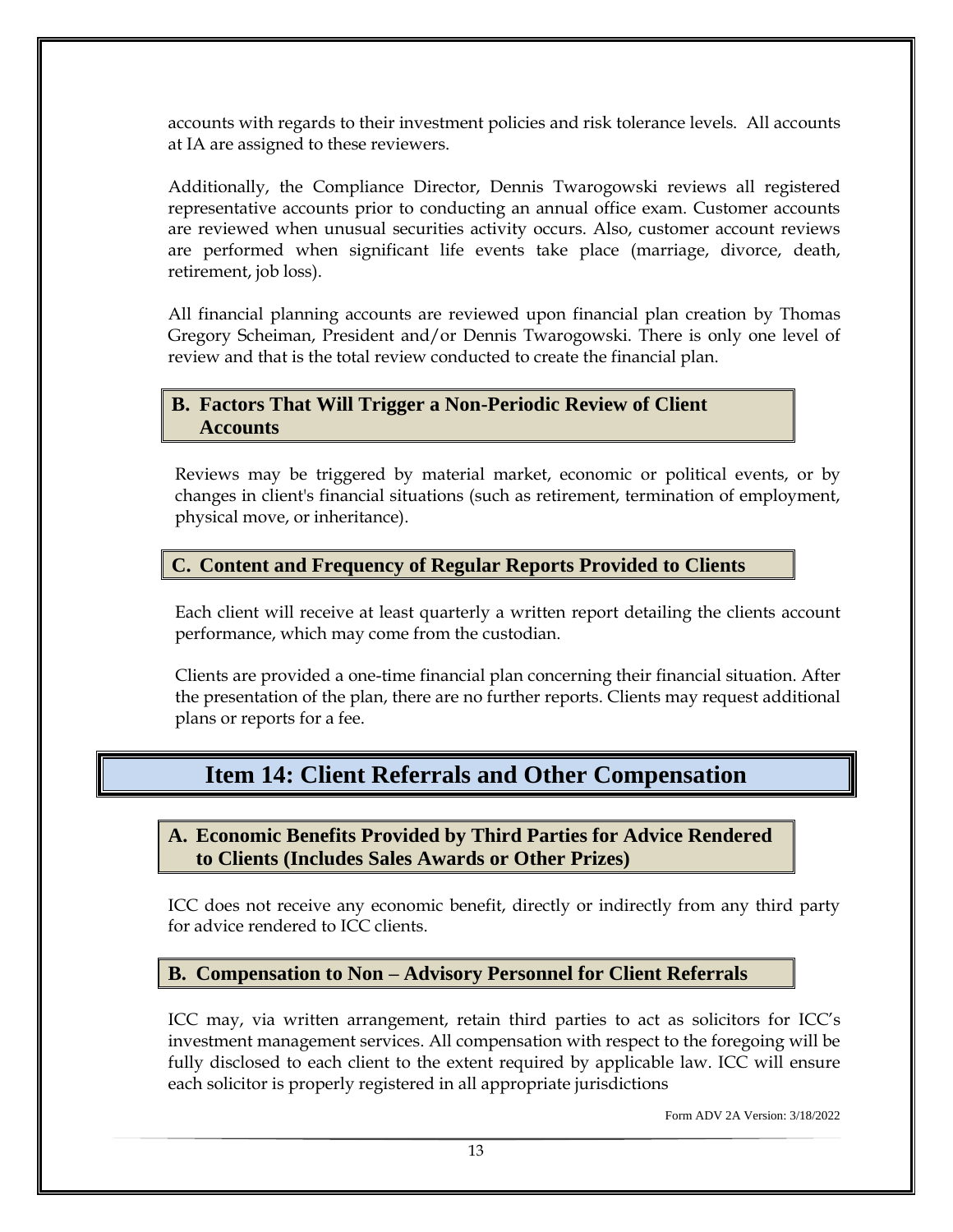# **Item 15: Custody**

<span id="page-18-0"></span>ICC does not take custody of client accounts at any time. Custody of client's accounts is held primarily at Hilltop Securities or Trade PMR. Clients will receive account statements from the custodian and should carefully review those statements.

## **Item 16: Investment Discretion**

<span id="page-18-1"></span>For those client accounts where ICC provides ongoing supervision, ICC maintains limited power of authority over client accounts with respect to securities to be bought and sold and amount of securities to be bought and sold. All buying and selling of securities is explained to clients in detail before an advisory relationship has commenced.

# **Item 17: Voting Client Securities (Proxy Voting)**

<span id="page-18-3"></span><span id="page-18-2"></span>ICC will not ask for, nor accept voting authority for client securities. Clients will receive proxies directly from the issuer of the security or the custodian. Clients should direct all proxy questions to the issuer of the security.

# **Item 18: Financial Information**

#### <span id="page-18-4"></span>**A. Balance Sheet**

ICC does not require nor solicit prepayment of more than \$500 in fees per client, six months or more in advance and therefore does not need to include a balance sheet with this brochure.

#### <span id="page-18-5"></span>**B. Financial Conditions Reasonably Likely to Impair Ability to Meet Contractual Commitments to Clients**

Neither ICC nor its management have any financial conditions that are likely to reasonably impair our ability to meet contractual commitments to clients.

#### <span id="page-18-6"></span>**C. Bankruptcy Petitions in Previous Ten Years**

ICC has not been the subject of a bankruptcy petition in the last ten years.